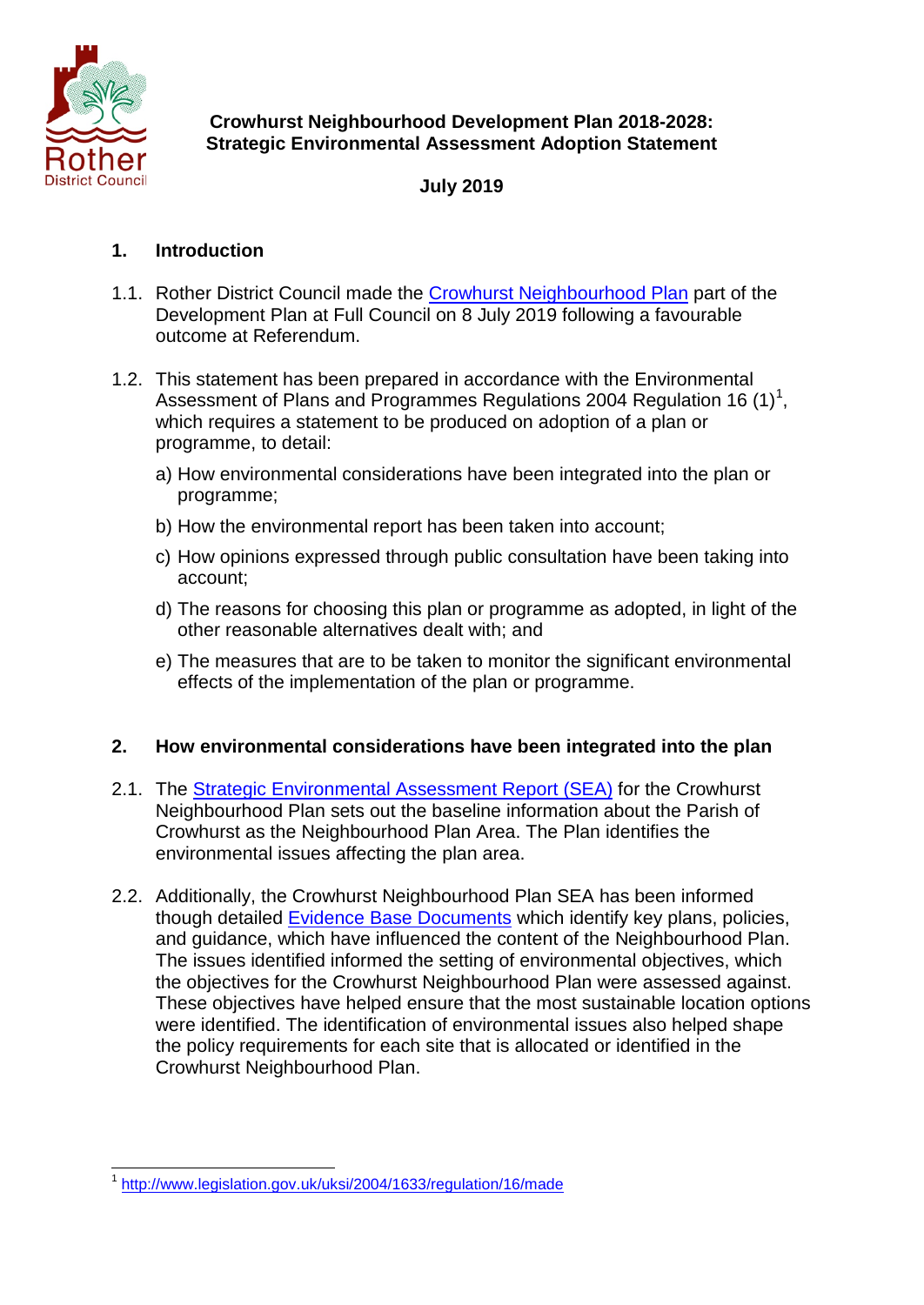## **3. How the Environmental Report has been taken into account**

- 3.1. The SEA has contributed to the development of the Crowhurst Neighbourhood Plan in that it provides a distinct assessment, specifically against environmental objectives, independent of the plan objectives, of the site options for possible allocation, and of the policies which make up the Plan itself.
- 3.2. In 2018, Crowhurst Parish Council prepared the SEA alongside the development of the Neighbourhood Plan. The SEA process began with a request for a Screening Opinion, which the Parish Council sent to Rother District Council. Upon receiving advice from the Statutory Consultees, Rother District Council confirmed on 24 January 2017 that the Neighbourhood Plan would need an SEA. The Parish Council prepared an SEA, which was consulted upon at both Regulation 14 and 16 stages of the Neighbourhood Planning Regulations<sup>[2](#page-1-0)</sup>. Statutory Environmental Bodies and other key consultees were invited to make representations.
- 3.3. The baseline for the SEA was also informed by the Sustainability Appraisal of Rother District Council's Core Strategy, with those environmental objectives of greatest relevance to the Neighbourhood Plan selected.
- 3.4. A screening opinion was issued by Rother DC who assessed whether Habitat Regulations Assessment (HRA) was required for the CNDP. The Screening considered possible impact on European sites, in particular potential air quality impacts on the Ashdown Forest SAC. Given the small scale of development at Crowhurst, and the distance of this SAC from the Parish (approximately 25km), the screening conclusion is that:

*"on the basis of the housing numbers advised, any likely significant effects upon European sites as a consequence of the Crowhurst Neighbourhood Plan, even in combination with other relevant plans and projects, can reasonably be screened out."*

3.5. The CNDP was also screened out in the AECOM first stage HRA of the Rother DC Development and Site Allocation Plan (currently at examination), which also considered neighbourhood plans in development. The AECOM HRA report considered potential impact from the CNDP and concluded that it, and the development proposed in it, was not likely to have a significant effect on European sites (page 26 AECOM Sept18 Report).

<span id="page-1-0"></span> <sup>2</sup> <http://www.legislation.gov.uk/uksi/2012/637/regulation/14/made>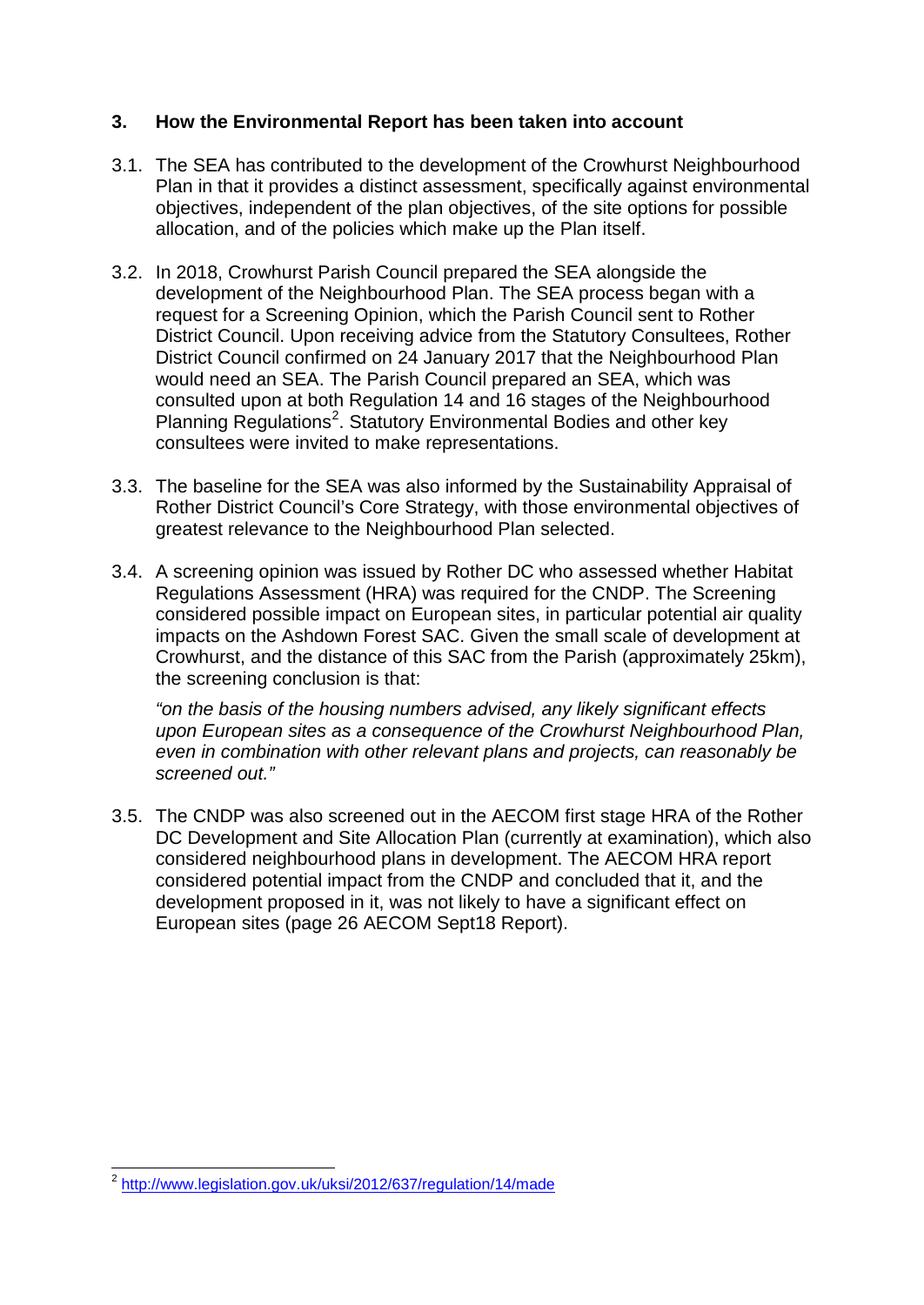3.6. An SEA Environmental Report was submitted with the CNDP. A draft version of this report was consulted on at Reg14 alongside the draft CNDP, and amendments made in the light of comments received. A Strategic Environmental Assessment (SEA) was required for the Plan due to its potential impact on the High Weald AONB and the substantial number of natural and historic assets within the Parish. The SEA Report has considered options for policy issues such as the development boundary and site allocations and assessed the impact of the CNDP policies. It concludes that there are no likely significant effects on the environment as a result of the Plan (para 5.81). SEA and HA are the main environmental requirements in EU law and Directives that neighbourhood plans need to comply with, and it is considered that the CNDP has complied with the Basic Conditions with regard to being compatible with EU obligations.

#### **4. How opinions expressed through public consultation have been addressed**

- 4.1. Key Environmental Bodies: The Strategic Environmental Assessment Directive 2001 requires that authorities referred to in Article  $6(3)^3$  $6(3)^3$  $6(3)^3$  shall be consulted when deciding upon the scope and the level of detail in the SEA. In England, the key bodies are: Environment Agency; Historic England; and Natural England. These bodies were all consulted by Rother District Council when screening/scoping the Neighbourhood Plan prior to Regulation 14. They were also consulted during respective public consultations throughout the Neighbourhood Plan process.
- 4.2. Public Participation: Article 6(2) of the Strategic Environmental Assessment Directive requires the public to have an early and effective opportunity within appropriate timeframes to express their opinion on the draft plan or programme, and the accompanying Environmental Report, before the adoption of the plan or programme or its submission to the legislative procedure.
- 4.3. The SEA was consulted upon alongside the Crowhurst Neighbourhood Plan for six weeks at the Neighbourhood Plan Regulation 14 stage (16 January to 28 February 2018), and for a further six weeks alongside the Neighbourhood Plan Regulation 16 Submission Consultation ( 7 December 2018 to 25 January 2019). Responses to comments made to the SEA are embraced within the Consultation Statement. Changes were made to the draft SEA as a consequence of consultation.

<span id="page-2-0"></span> <sup>3</sup> <http://eur-lex.europa.eu/legal-content/EN/TXT/?uri=CELEX:32001L0042>